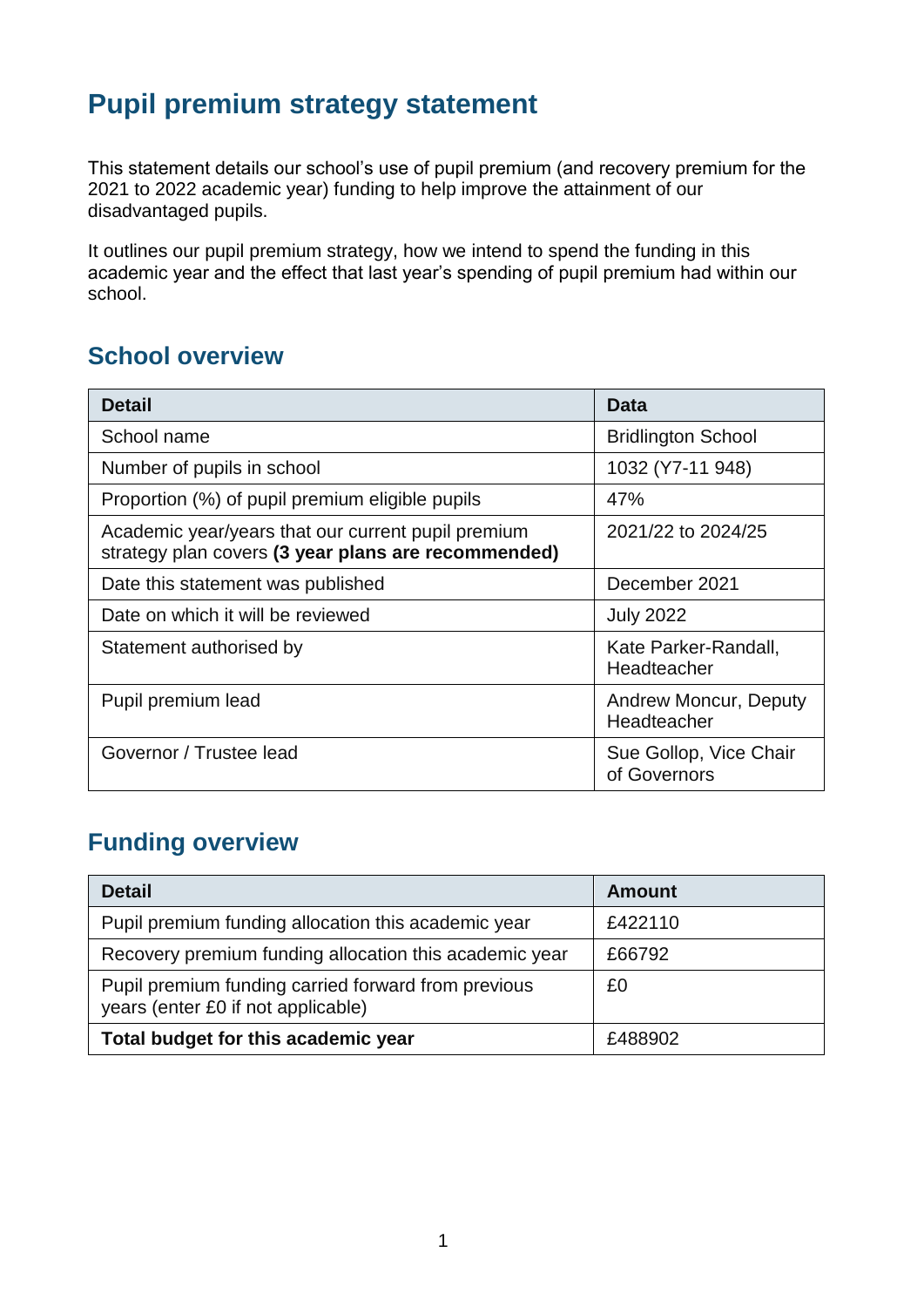# **Part A: Pupil premium strategy plan**

#### **Statement of intent**

At Bridlington School we aim to create successful learners who enjoy learning, make good progress and achieve excellence. We want all students to be confident individuals who are able to live safe, healthy, fulfilling lives and be responsible citizens who can make a positive contribution to society.

Our curriculum is:

- Is rooted in our school **TORCH** values;
- **Is ambitious for all students** no matter what their starting point;
- **Develops positive attitudes** to learning through high quality teaching and learning opportunities;
- Is sequenced around a **spiralling curriculum** that moves knowledge into long term memory;
- Prioritises **feedback, retrieval practice and assessment** to give students lots of opportunities to reflect on and improve their learning;
- Promotes an **inclusive culture** that allows every student to experience success and prepare them for their **next steps**;
- Prioritises the **development of reading**.

# **Challenges**

This details the key challenges to achievement that we have identified among our disadvantaged pupils.

| <b>Challenge</b><br>number | <b>Detail of challenge</b>                                                                                                                                                                                                                                                                                                                              |
|----------------------------|---------------------------------------------------------------------------------------------------------------------------------------------------------------------------------------------------------------------------------------------------------------------------------------------------------------------------------------------------------|
|                            | Absence: Absence is negatively impacting disadvantaged students' progress.                                                                                                                                                                                                                                                                              |
|                            | Absence: Our absence data over the last 3 years indicates that absence<br>among disadvantaged students has been on average 2% higher than the<br>national figure for disadvantaged students. The in school gap over the last 3<br>years indicates that disadvantaged student absence is on average 5% higher<br>than non-disadvantaged student absence. |
|                            | <i>Persistent Absence:</i> Our attendance data over the last 3 years indicates that<br>persistent absence among disadvantaged pupils has been on average 10%<br>higher than the national figure for disadvantaged students.                                                                                                                             |
| 2                          | Poor literacy (reading)<br>Assessments, observations and discussion with KS3 pupils indicate that disad-<br>vantaged pupils generally have lower levels of reading comprehension than<br>peers. This impacts their progress in all subjects.                                                                                                            |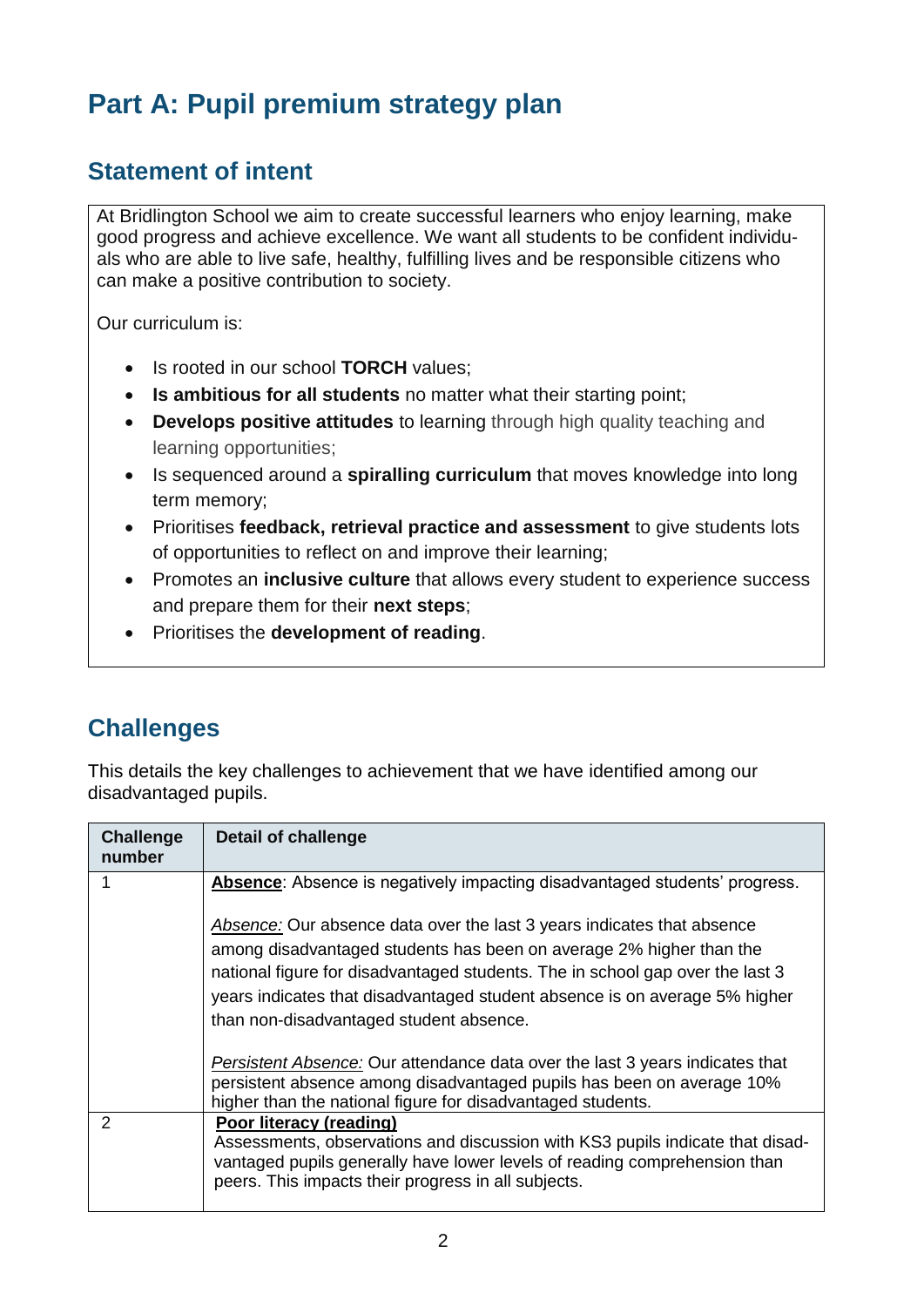|   | To allow us to assess each child's ability in reading we use Access Reader                                                                      |      |        |        |  |
|---|-------------------------------------------------------------------------------------------------------------------------------------------------|------|--------|--------|--|
|   | Tests, ART to test students' ability in analysis, literal comprehension, inference                                                              |      |        |        |  |
|   | and vocabulary.                                                                                                                                 |      |        |        |  |
|   |                                                                                                                                                 |      |        |        |  |
|   | Over the last 3 years disadvantaged pupils arrive below the age-related                                                                         |      |        |        |  |
|   | expectations compared to their peers. This gap remains steady during pupils'                                                                    |      |        |        |  |
|   | time at our school.                                                                                                                             |      |        |        |  |
|   |                                                                                                                                                 |      |        |        |  |
|   |                                                                                                                                                 | PP   | Non-PP | Gap    |  |
|   | Year 7 2021/22                                                                                                                                  | 32   | 36.5   | $-4.5$ |  |
|   | Year 7 2020/21                                                                                                                                  | 33.6 | 37.4   | $-3.8$ |  |
|   | Year 7 2019/20                                                                                                                                  | 38.9 | 42.6   | $-3.7$ |  |
|   |                                                                                                                                                 |      |        |        |  |
| 3 | <b>High number of Suspensions (Fixed Term Exclusions)</b>                                                                                       |      |        |        |  |
|   | In 18/19 and 19/20 total suspensions and repeat suspensions of disadvantaged                                                                    |      |        |        |  |
|   | students was in line with national figures for schools of similar deprivation.                                                                  |      |        |        |  |
|   | In 2020/2021 disadvantaged students made up 79% of all suspensions. Disad-                                                                      |      |        |        |  |
|   | vantaged students made up 80% of repeat suspensions.                                                                                            |      |        |        |  |
| 4 | <b>Complex Social Issues</b>                                                                                                                    |      |        |        |  |
|   | Our assessments (including wellbeing survey), observations and discussions                                                                      |      |        |        |  |
|   | with pupils and families have identified social and emotional issues for many                                                                   |      |        |        |  |
|   | pupils, such as anxiety, depression (diagnosed by medical professionals) and                                                                    |      |        |        |  |
|   | low self-esteem. This is partly driven by concern about catching up lost learn-                                                                 |      |        |        |  |
|   | ing and exams/future prospects, and the lack of enrichment opportunities due                                                                    |      |        |        |  |
|   | to the pandemic. These challenges particularly affect disadvantaged pupils, in-<br>cluding their attainment.                                    |      |        |        |  |
|   |                                                                                                                                                 |      |        |        |  |
|   | During the pandemic, teacher referrals for support markedly increased. In                                                                       |      |        |        |  |
|   | Autumn term 2021/22, 113 pupils were referred to the well-being team (69 of                                                                     |      |        |        |  |
|   | whom are disadvantaged). These students currently require additional support<br>with social and emotional needs, with 36 pupils (21 of whom are |      |        |        |  |
|   | disadvantaged) currently receiving one-to-one or small group interventions.                                                                     |      |        |        |  |
| 5 | Poor resilience to challenges                                                                                                                   |      |        |        |  |
|   |                                                                                                                                                 |      |        |        |  |
|   | Our assessments, observations and discussions with pupils and families sug-                                                                     |      |        |        |  |
|   | gest that the education and wellbeing of many of our disadvantaged pupils                                                                       |      |        |        |  |
|   | have been impacted by partial school closures to a greater extent than for                                                                      |      |        |        |  |
|   | other pupils. These findings are backed up by several national studies.                                                                         |      |        |        |  |
|   | Our observations suggest many lower attaining disadvantaged pupils lack                                                                         |      |        |        |  |
|   | metacognitive / self-regulation strategies when faced with challenging tasks,                                                                   |      |        |        |  |
|   | notably in their monitoring and evaluation of their answers. This results in                                                                    |      |        |        |  |
|   | students showing unacceptable behaviour and them showing signs that they                                                                        |      |        |        |  |
|   | are a reluctant learner.                                                                                                                        |      |        |        |  |
|   | This is indicated across the curriculum, particularly maths and science                                                                         |      |        |        |  |
|   | (supported by internal data collection of 'Attitude to Learning' grades.                                                                        |      |        |        |  |
|   | The maths attainment of disadvantaged pupils is generally lower than that of                                                                    |      |        |        |  |
|   | their peers and teacher diagnostic assessments suggest that many pupils par-                                                                    |      |        |        |  |
|   | ticularly struggle with problem solving tasks.                                                                                                  |      |        |        |  |
|   |                                                                                                                                                 |      |        |        |  |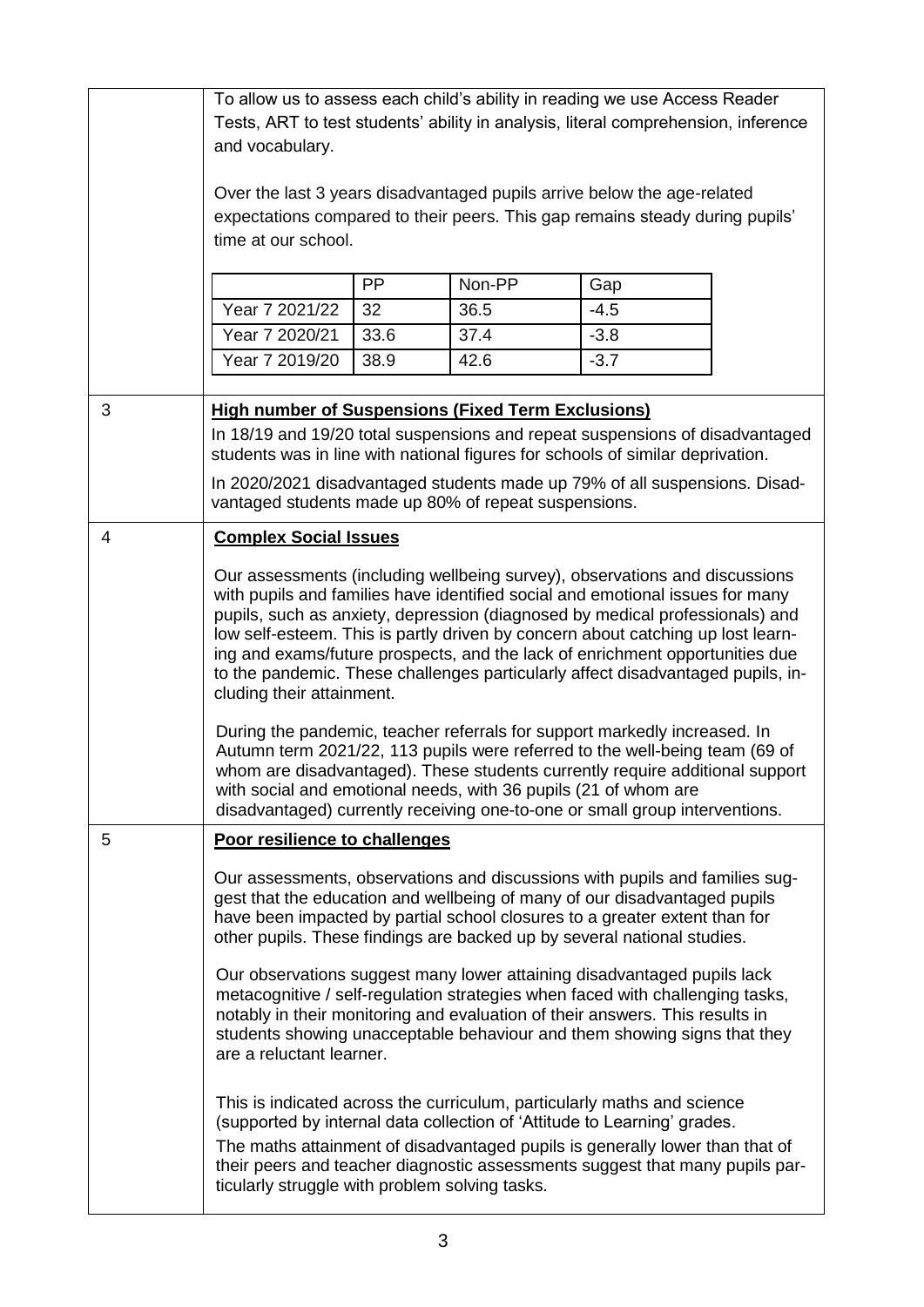| This has resulted in significant knowledge gaps resulting in pupils falling |
|-----------------------------------------------------------------------------|
| further behind age-related expectations, especially in maths.               |

## **Intended outcomes**

This explains the outcomes we are aiming for **by the end of our current strategy plan**, and how we will measure whether they have been achieved.

| <b>Intended outcome</b>                                                                                                            | <b>Success criteria</b>                                                                                                                                                                                                                                                                                                            |
|------------------------------------------------------------------------------------------------------------------------------------|------------------------------------------------------------------------------------------------------------------------------------------------------------------------------------------------------------------------------------------------------------------------------------------------------------------------------------|
| To achieve and sustain improved attendance<br>for all pupils, particularly those who are                                           | Sustained high attendance demonstrated by<br>2024/2025:                                                                                                                                                                                                                                                                            |
| disadvantaged.                                                                                                                     | The overall absence rate for all<br>$\bullet$<br>pupils being in line with the national<br>average.                                                                                                                                                                                                                                |
|                                                                                                                                    | The in school absence gap between<br>$\bullet$<br>disadvantaged and non-<br>disadvantaged students to be no<br>greater than 2%.                                                                                                                                                                                                    |
|                                                                                                                                    | Persistent absence amongst<br>$\bullet$<br>disadvantaged students is reduced<br>by 5%.                                                                                                                                                                                                                                             |
| Improved reading comprehension amongst<br>disadvantaged students across Key Stage 3.                                               | Reading comprehension tests demonstrate<br>improved comprehension skills among<br>disadvantaged pupils and a smaller disparity<br>between the scores of disadvantaged pupils<br>and their non-disadvantaged peers.<br>Teachers should also have recognised this<br>improvement through engagement in<br>lessons and book scrutiny. |
| To achieve and sustain improved wellbeing<br>for all pupils, including those who are                                               | Sustained high levels of wellbeing from<br>2024/25 demonstrated by:                                                                                                                                                                                                                                                                |
| disadvantaged.                                                                                                                     | qualitative data from student voice, stu-<br>dent and parent surveys and teacher ob-<br>servations.                                                                                                                                                                                                                                |
|                                                                                                                                    | a significant increase in participation in<br>$\bullet$<br>enrichment activities, particularly among<br>disadvantaged pupils.                                                                                                                                                                                                      |
| Improved attainment and attitude to learning<br>amongst disadvantaged students across the<br>curriculum by the end of Key Stage 4. | Teacher reports and class observations<br>suggest disadvantaged pupils are more able<br>to monitor and regulate their own learning.<br>Internal data collection supports this.                                                                                                                                                     |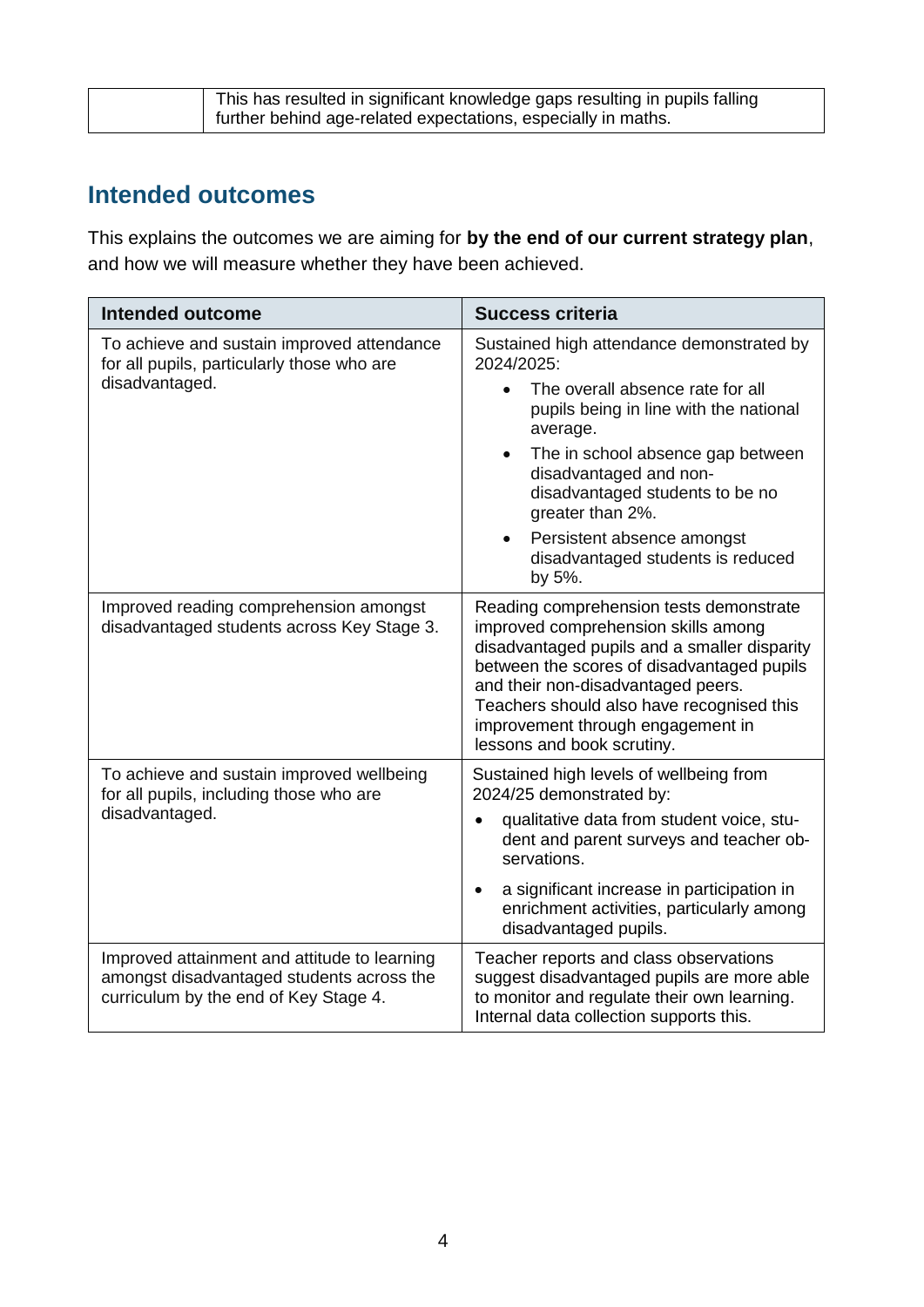# **Activity in this academic year**

This details how we intend to spend our pupil premium (and recovery premium funding) **this academic year** to address the challenges listed above.

#### **Teaching**

 $\mathbf l$ 

Budgeted cost: £*113,370*

| <b>Activity</b>                                                                                                                                                             | Evidence that supports this approach                                                                                                                                                                                                                                                                                                                                                                                                                                                                                                   | <b>Challenge</b><br>number(s)<br>addressed |
|-----------------------------------------------------------------------------------------------------------------------------------------------------------------------------|----------------------------------------------------------------------------------------------------------------------------------------------------------------------------------------------------------------------------------------------------------------------------------------------------------------------------------------------------------------------------------------------------------------------------------------------------------------------------------------------------------------------------------------|--------------------------------------------|
| Refinement of<br><b>Whole School</b><br>T&L, assessment<br>and feedback<br>policy                                                                                           | Acquiring disciplinary literacy is key for students as they<br>learn new, more complex concepts in each subject:<br><b>Improving Literacy in Secondary Schools</b><br>Reading comprehension, vocabulary and other literacy<br>skills are heavily linked with attainment in maths and Eng-<br>lish: word-gap.pdf (oup.com.cn)<br>Teaching metacognitive strategies to pupils can be an<br>inexpensive method to help pupils become more<br>independent learners: EEF metacognition & Self-<br><b>Reflection and EEF Guidance report</b> | 2, 4, 5                                    |
| Establish what<br>makes a great<br>teacher                                                                                                                                  | To support students in developing positive working<br>relationships with teachers, students need to feel<br>supported within lessons. This will enable them to have<br>sufficient time to practise retrieval, ask questions and get<br>desired help: Rosenshine's Principles in Action.                                                                                                                                                                                                                                                | 1, 5                                       |
| Purchased of<br>literacy bases<br>standardised<br>assessments.<br>Training to be<br>provided for staff<br>to ensure reading<br>assessments are<br>interpreted<br>correctly. | Standardised tests can provide reliable insights into the<br>specific strengths and weaknesses of each pupil to help<br>ensure they receive the correct additional support through<br>interventions or teacher instruction:<br><b>Standardised tests   Assessing and Monitoring Pupil</b><br><b>Progress   Education Endowment Foundation   EEF</b>                                                                                                                                                                                    | $\overline{2}$                             |
| Improving literacy<br>in all subject<br>areas in line with<br>recommendations<br>in the EEF<br>Improving<br><b>Literacy in</b><br>Secondary<br><b>Schools</b><br>guidance.  | Acquiring disciplinary literacy is key for students as they<br>learn new, more complex concepts in each subject:<br><b>Improving Literacy in Secondary Schools</b><br>Reading comprehension, vocabulary and other literacy<br>skills are heavily linked with attainment in maths and Eng-<br>lish:<br>word-gap.pdf (oup.com.cn)                                                                                                                                                                                                        | $\mathbf{2}$                               |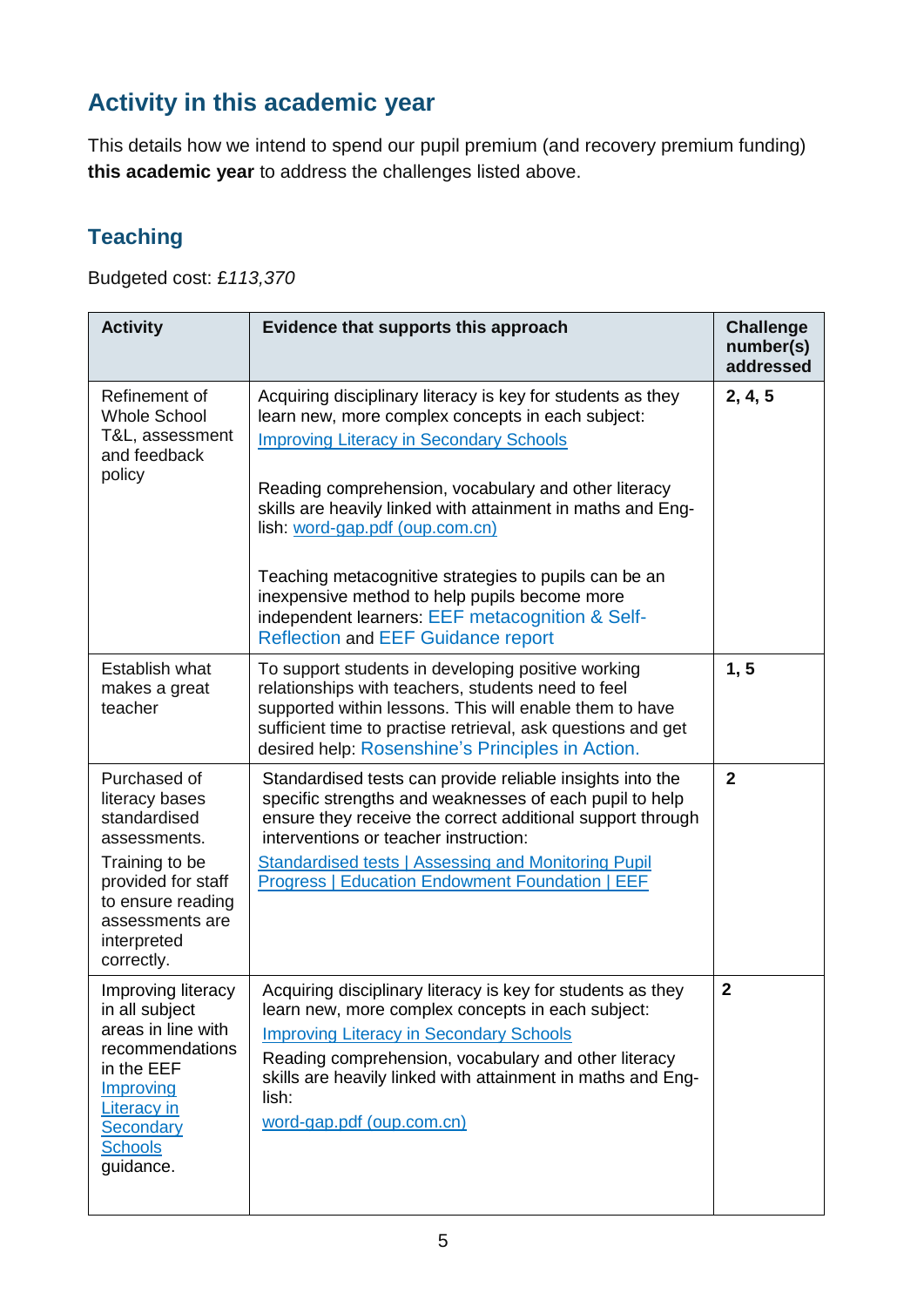| We will fund<br>professional<br>development and<br>instructional<br>coaching<br>focussed on each<br>teacher's subject<br>area.<br>It will be rolled<br>out first in maths<br>to help raise<br>maths attainment<br>for<br>disadvantaged<br>pupils, followed<br>by subjects<br>identified as<br>priorities.                             | The role of subject-specific CPD and curriculum develop-<br>ment in effective teaching is vital: Prioritising subject-<br>specific CPD in your school                                                                                                                                                                                                                                                                                                                                                                                                                                           | 5 |
|---------------------------------------------------------------------------------------------------------------------------------------------------------------------------------------------------------------------------------------------------------------------------------------------------------------------------------------|-------------------------------------------------------------------------------------------------------------------------------------------------------------------------------------------------------------------------------------------------------------------------------------------------------------------------------------------------------------------------------------------------------------------------------------------------------------------------------------------------------------------------------------------------------------------------------------------------|---|
| Enhancement of<br>our maths<br>teaching and<br>curriculum<br>planning in line<br>with DfE KS3 and<br>EEF guidance.<br>We will fund<br>teacher release<br>time to embed<br>key elements of<br>the guidance in<br>school, and to<br>access Maths<br>Hub resources<br>and CPD offers<br>(including<br>Teaching for<br>Mastery training). | The DfE non-statutory KS3 guidance has been produced<br>in conjunction with the National Centre for Excellence in<br>the Teaching of Mathematics, drawing on evidence-based<br>approaches:<br>Teaching mathematics at key stage 3 - GOV.UK<br>(www.gov.uk)<br>To teach maths well, teachers need to assess pupils' prior<br>knowledge and understanding effectively, employ manipu-<br>latives and representations, teach problem solving strate-<br>gies, and help pupils to develop more complex mental<br>models: KS2_KS3_Maths_Guidance_2017.pdf (educa-<br>tionendowmentfoundation.org.uk) | 5 |

## **Targeted academic support (for example, tutoring, one-to-one support structured interventions)**

Budgeted cost: £15580

| <b>Activity</b>                                          | Evidence that supports this approach                                                                                                                               | <b>Challenge</b><br>number(s)<br>addressed |
|----------------------------------------------------------|--------------------------------------------------------------------------------------------------------------------------------------------------------------------|--------------------------------------------|
| One to One tuition<br>for students who<br>are behind the | Tuition targeted at specific needs and knowledge gaps<br>can be an effective method to support low attaining pu-<br>pils or those falling behind, both one-to-one: | 2, 4, 5                                    |
| average score for<br>their age in                        | One to one tuition   EEF (educationendowmentfounda-<br>tion.org.uk)                                                                                                |                                            |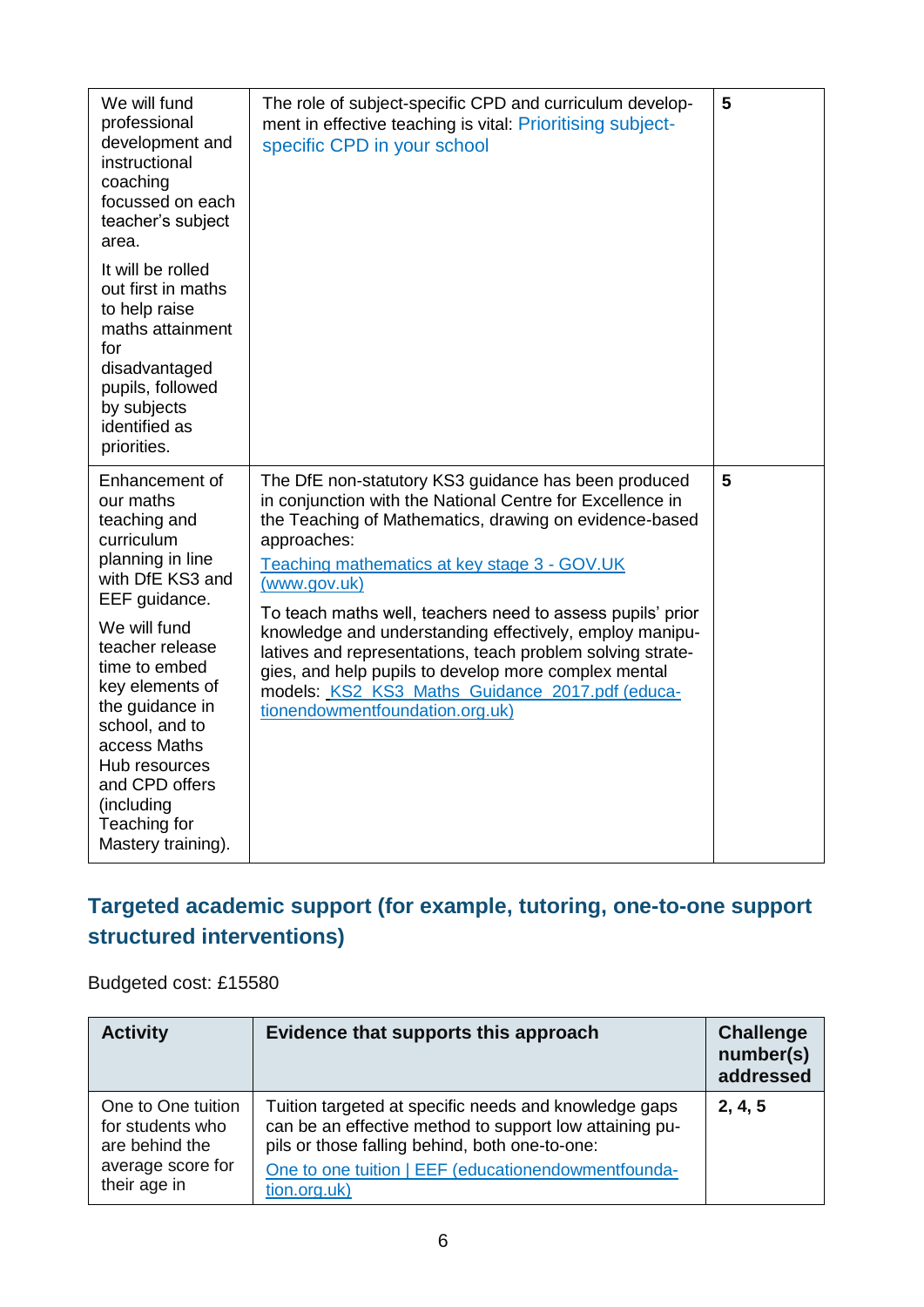| English and<br>Maths.<br>In addition, the<br>purchase of<br>specific software<br>to support.<br><b>Ruth Miskin</b><br>training for<br>English teachers<br>and Hegarty<br>Maths<br>subscription to<br>support learning<br>in Mathematics. | And in small groups:<br><b>Small group tuition   Toolkit Strand   Education</b><br><b>Endowment Foundation   EEF</b>                                                                                                                                                                                                                                              |         |
|------------------------------------------------------------------------------------------------------------------------------------------------------------------------------------------------------------------------------------------|-------------------------------------------------------------------------------------------------------------------------------------------------------------------------------------------------------------------------------------------------------------------------------------------------------------------------------------------------------------------|---------|
| <b>Using National</b><br>Tutoring<br>Programme as<br>school lead<br>tutoring to allow<br>the weakest<br>readers to catch<br>up.                                                                                                          | Tuition targeted at specific needs and knowledge gaps<br>can be an effective method to support low attaining pu-<br>pils or those falling behind, both one-to-one:<br>One to one tuition   EEF (educationendowmentfounda-<br>tion.org.uk)<br>And in small groups:<br><b>Small group tuition   Toolkit Strand   Education</b><br><b>Endowment Foundation   EEF</b> | 2, 4, 5 |

# **Wider strategies (for example, related to attendance, behaviour, wellbeing)**

#### Budgeted cost: £294450

| <b>Activity</b>                                                                                                             | Evidence that supports this approach                                                                                                                                                                                              | <b>Challenge</b><br>number(s)<br>addresse<br>d |
|-----------------------------------------------------------------------------------------------------------------------------|-----------------------------------------------------------------------------------------------------------------------------------------------------------------------------------------------------------------------------------|------------------------------------------------|
| Embedding<br>principles as<br>set out in<br>DFE.<br>improving<br>school<br>attendance<br>advice                             | DFE guidance has been informed by engagement with<br>schools that have significantly reduces persistent absence<br>levels. Improving School Attendance                                                                            | 1                                              |
| Adoption of<br>cognitive<br>behavioural<br>therapy<br>intervention<br>for specific<br>students who<br>require<br>support in | There is evidence to suggest that Cognitive Behaviour<br>therapy (CBT) can have a high impact on risk behaviours<br>and behavioural difficulties.<br>https://youthendowmentfund.org.uk/toolkit/cognitive-<br>behavioural-therapy/ | 4, 5                                           |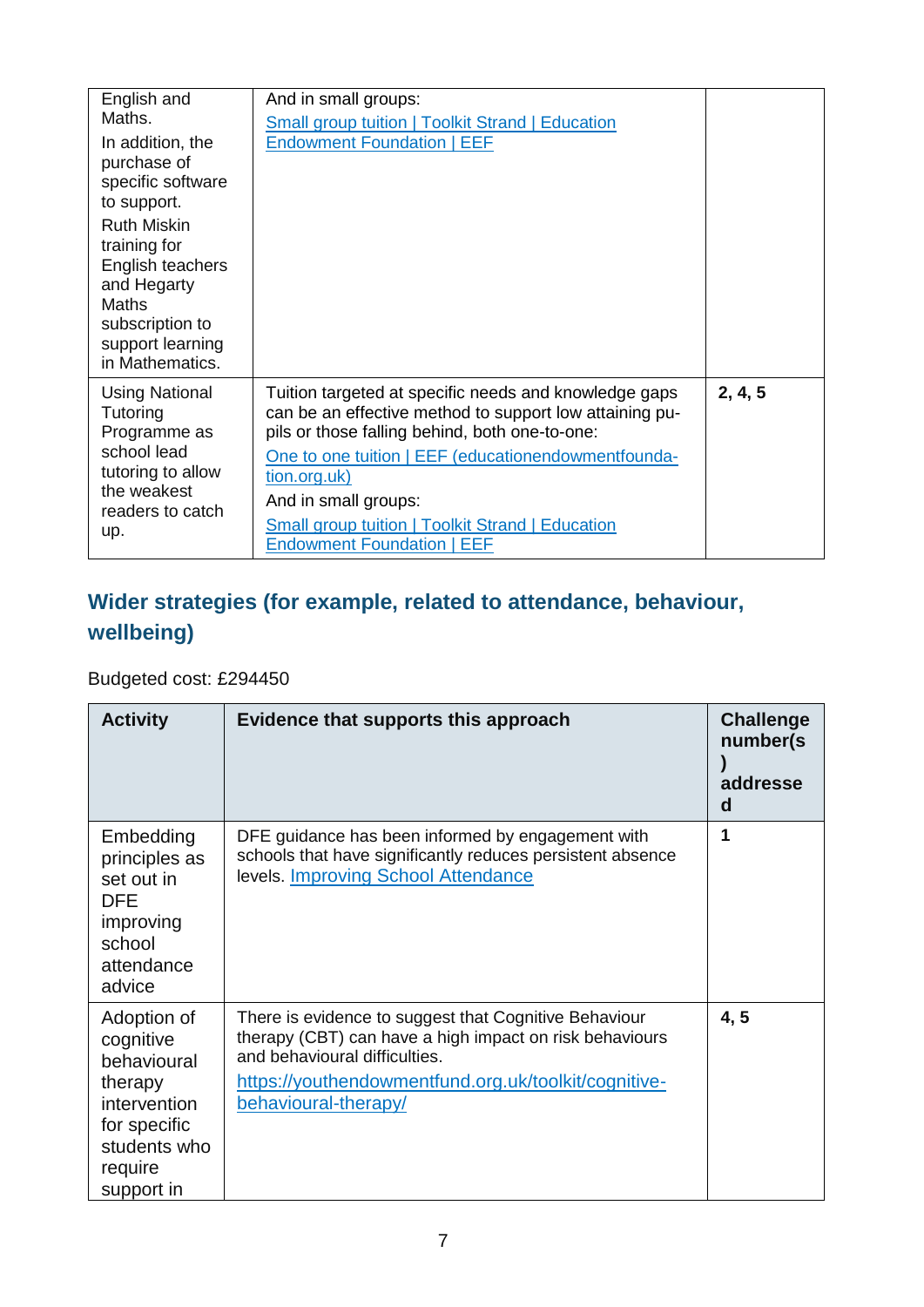| regulating<br>their<br>behaviour<br>and<br>emotions |                                                                                                                                                                                                                                                                                                                                                                                                                                                                                                                                                                                                                                                                                                                                                                                                                                                                                                                                             |         |
|-----------------------------------------------------|---------------------------------------------------------------------------------------------------------------------------------------------------------------------------------------------------------------------------------------------------------------------------------------------------------------------------------------------------------------------------------------------------------------------------------------------------------------------------------------------------------------------------------------------------------------------------------------------------------------------------------------------------------------------------------------------------------------------------------------------------------------------------------------------------------------------------------------------------------------------------------------------------------------------------------------------|---------|
| <b>SMASH</b>                                        | Social skills training supports children to think before they act,<br>understand other people's perspectives, communicate<br>effectively, and use strategies for managing impulsiveness or<br>aggression. Research suggests that children who develop<br>social skills and self-control are less likely to become involved in<br>crime and violence. Social skills training - Youth<br><b>Endowment Fund</b>                                                                                                                                                                                                                                                                                                                                                                                                                                                                                                                                | 4       |
| Review of<br>behaviour<br>policy                    | Behaviour in schools and classroom management has<br>been the focus of a great deal of research, theory,<br>policy and media attention (Ball et al., 2012). Despite<br>this, pupil behaviour remains a challenging area for all<br>stakeholders in the education of children and young<br>people and is commonly cited as one of the most<br>difficult tasks that both experienced and new teachers<br>have to contend with in schools (Barmby, 2006;<br>Jennings & Greenberg, 2009; Kokkinos, 2007).<br>Research suggests that both (i) understanding of pupil<br>behaviour and (ii) how best to train and support<br>teachers to manage pupil behaviour is contested<br>(Beaman et al., 2007; Powell & Tod, 2004). Todd &<br>Ellis (2018) highlight that many in education have a<br>view on what behaviour management is, how it should<br>be approached and a conviction that more can be<br>done. Improving Behaviour in Schools   EEF | 1, 4, 5 |
|                                                     | Preventing children from being excluded from school<br>might protect them in several ways. Interventions to<br>prevent school exclusion   YEF                                                                                                                                                                                                                                                                                                                                                                                                                                                                                                                                                                                                                                                                                                                                                                                               |         |
| Improving<br>attendance                             | Improving attendance comes from having a clear vision for<br>attendance underpinned by high expectations and core<br>values which are communicated to and understood by staff,<br>pupils and families.<br><b>Improving school attendance   DFE</b>                                                                                                                                                                                                                                                                                                                                                                                                                                                                                                                                                                                                                                                                                          | 1,4     |
| Improve well-<br>being                              | Education staff have a key role to play in supporting children<br>and young people's wellbeing and mental health. By helping<br>children and young people acknowledge and understand<br>how they feel, education staff can help prevent normal<br>emotions from developing into more entrenched mental<br>health issues. Through identifying warning signs early, they<br>can also help ensure children and young people get the right<br>support.<br>Promoting and supporting mental health and wellbeing<br>in schools and colleges   GOV.UK                                                                                                                                                                                                                                                                                                                                                                                              | 1,3,4,5 |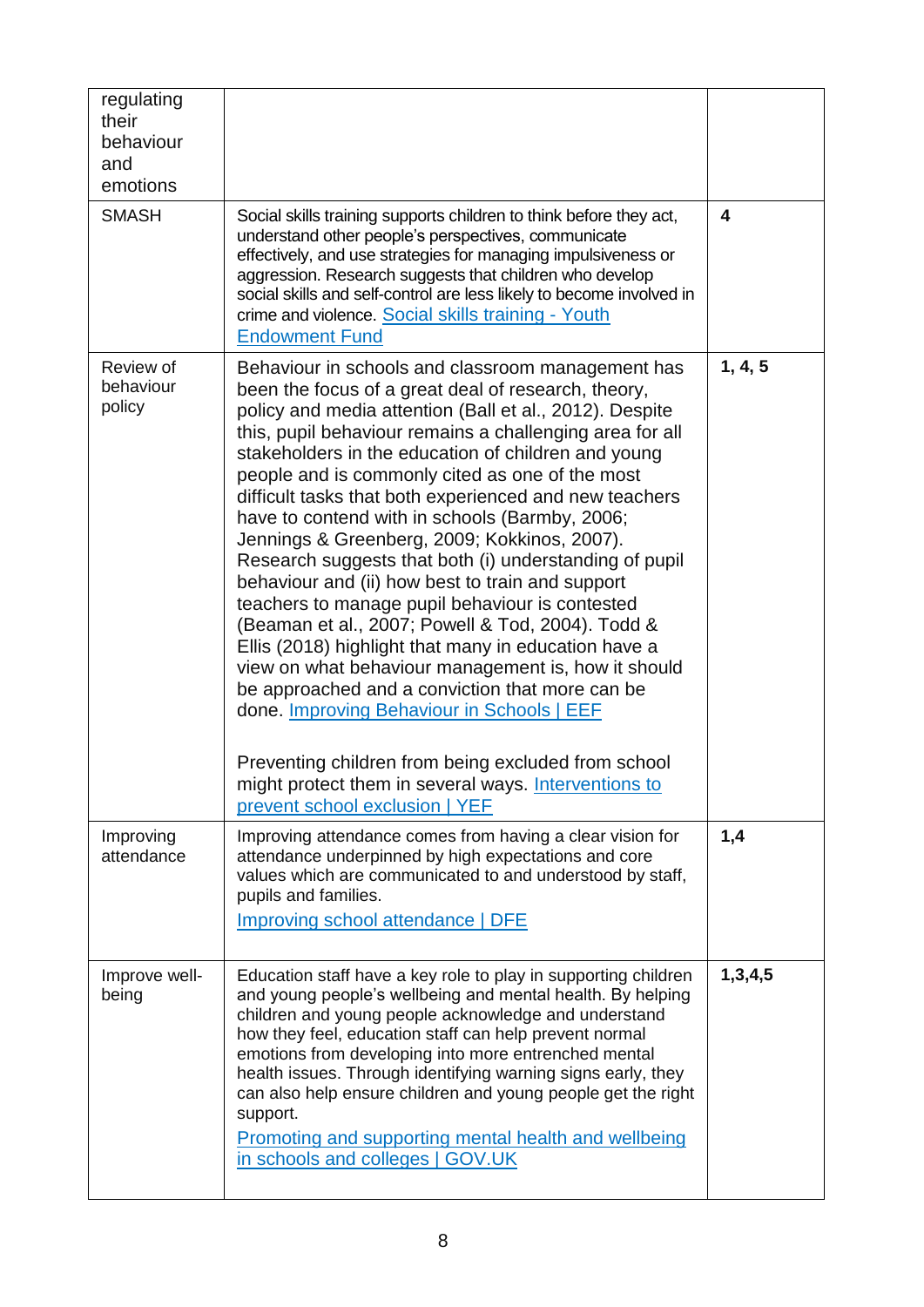|                         | EEF Special ~Education in Mainstream schools<br>https://educationendowmentfoundation.org.uk/educatio<br>n-evidence/guidance-reports/send                                                                                                                                                                                                                                                                                                                                                                    |         |
|-------------------------|-------------------------------------------------------------------------------------------------------------------------------------------------------------------------------------------------------------------------------------------------------------------------------------------------------------------------------------------------------------------------------------------------------------------------------------------------------------------------------------------------------------|---------|
| Commissione<br>d Places | Despite there being little rigorous evaluation research<br>documenting the effectiveness of alternative education<br>programmes that can link specific programme<br>characteristics with specific student outcomes [1] much of<br>the literature on alternative education does present features<br>or characteristics thought to be essential to the success of<br>alternative education efforts: Achieving successful<br>outcomes through alternative education provision  <br><b>CfBT Education Trust</b> | 1, 4, 5 |

# **Total budgeted cost: £423400**